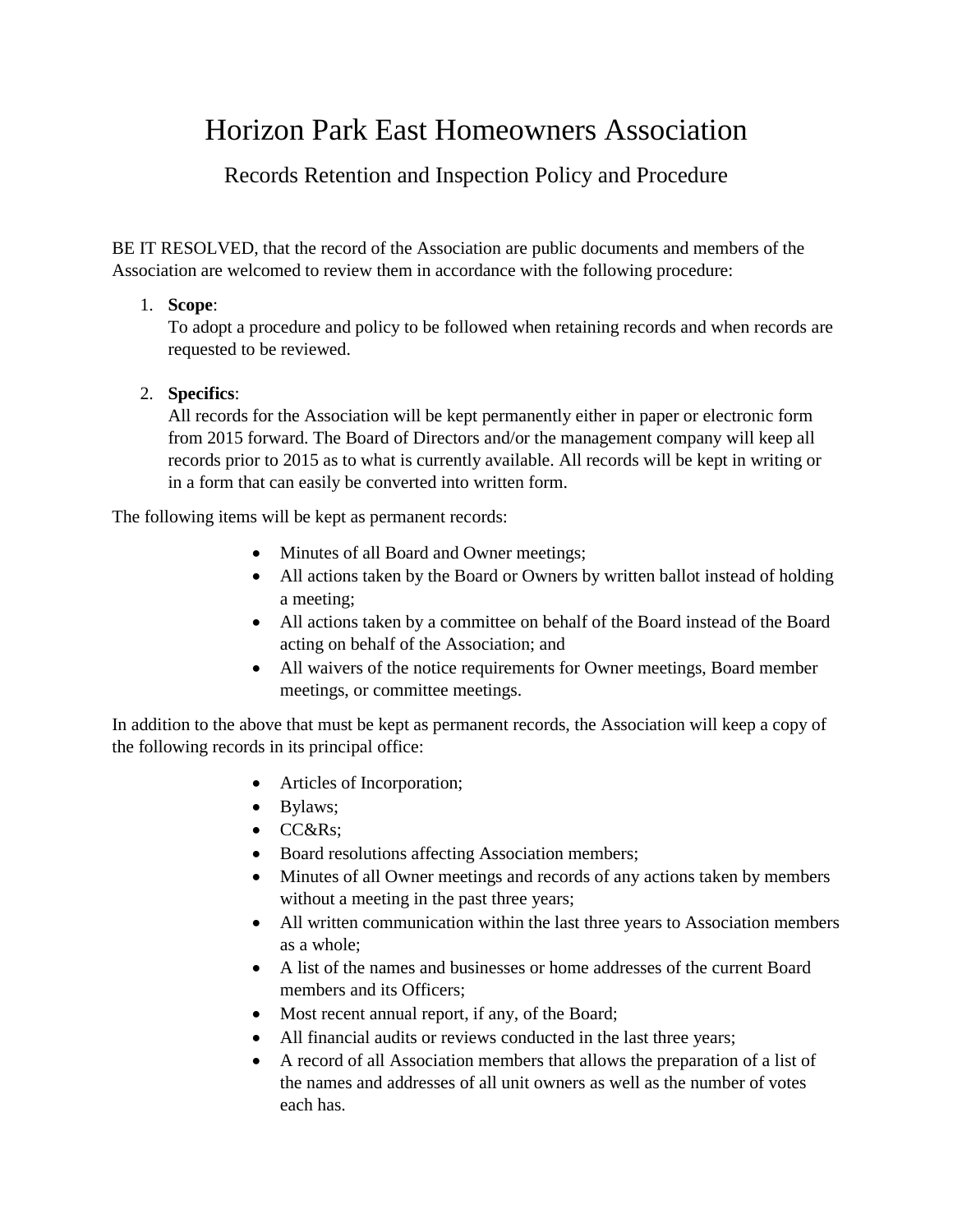Owners or their agents may request to inspect records or copies of records; request must be made in writing to the management company. The records can only be physically inspected within the management company during normal business hours, or during the regularly scheduled Owner or Board meeting occurring within 30 days of the Owner's request, as the discretion of the Board. If physical copies of records are requested to be mailed, faxed, or electronically mailed, a per page charge of \$0.10 plus office staff time to copy the records will be billed and become due. Additional mailing charges may apply. These charges shall be at the Owner's expense and may be collected by the Association in advance.

The written request must include who is making the request, proof of authorization to make the request, unit address within the community, what records are being requested to be reviewed, a description of the document being requested, and the reason for review. The review of records may only be for proper purposes and must be Association related. A signed acknowledgement from the unit owner, not the agent, must be on record stating that the records will not be used for improper purposes.

Association records, including membership lists, shall not be used by any Owner for:

- Any purpose unrelated to an Owner's interest as an Owner;
- The purpose of soliciting money or property unless such money or property will be used solely to solicit the votes of the Owners in an election to be held by the Association;
- Any commercial purpose;
- The purpose of giving, selling, or distributing such Association records to any person; or
- Any improper purpose as determined in the sole discretion of the Board.

These items that are between the Board of Directors and an attorney are not open for review. Items that are a personal nature shared with the Board by a specific Association member will not be open for review.

The Association shall make the records available within five (5) business days of the Owner's request or during the next regularly scheduled Owner or Board meeting occurring within 30 days of the Owner's request, at the discretion of the Board. The Board shall advise the Owner of the time and place of such inspection in writing within five (5) business days of the Owner's request.

- 3. **Definitions**: Unless otherwise defined in this Resolution, initially capitalized or terms defined in the Declaration shall have the same meaning therein.
- 4. **Supplement to Law:** The provisions of this Resolution shall be in addition to and supplement of the terms and provisions of the Declaration and the law of the State of Colorado governing the Project.
- 5. **Deviations:** The Board may deviate from the procedures set forth in this Resolution if, in its sole discretion, such deviation is reasonable under the circumstances.